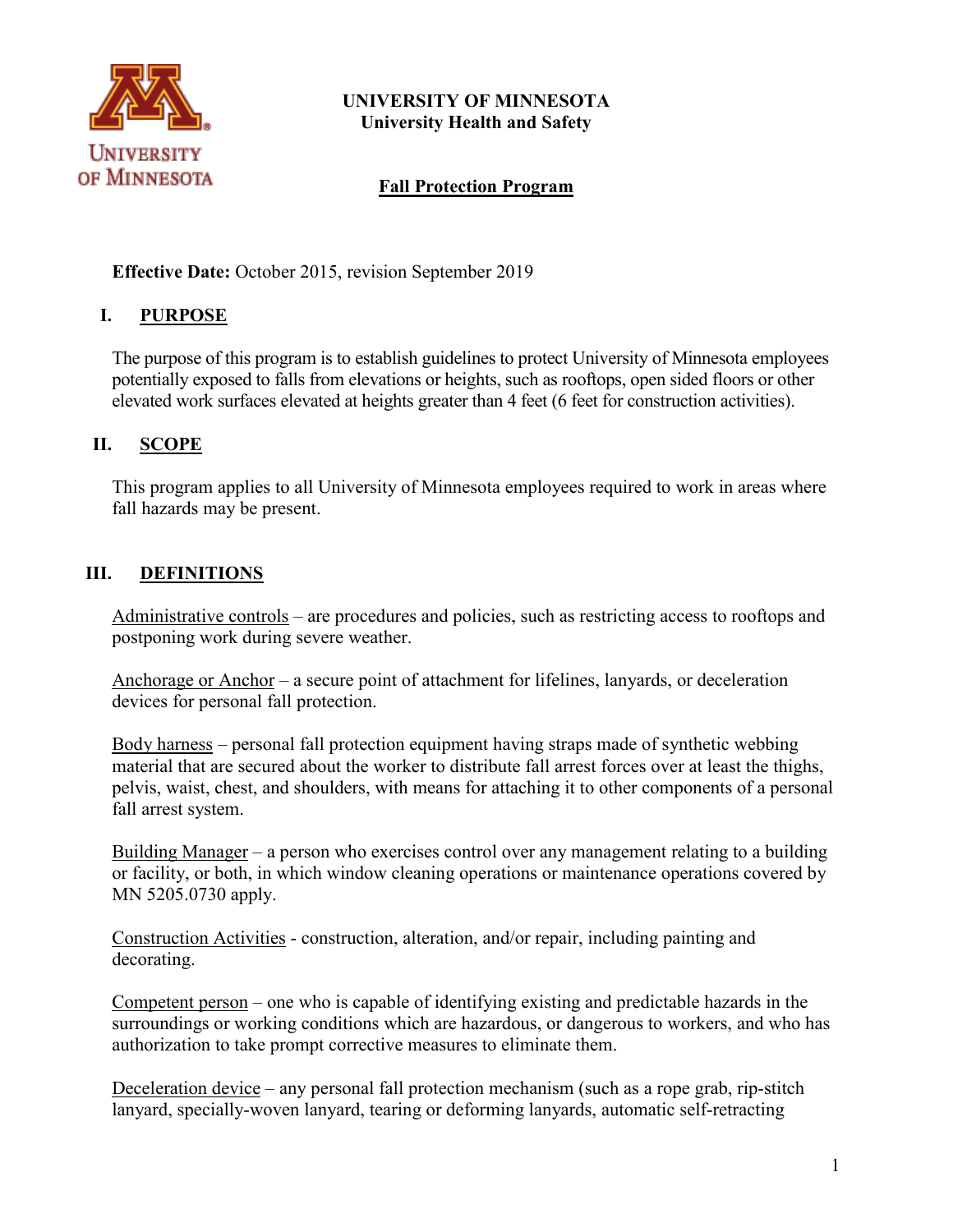lifelines, etc.) which serves to dissipate a substantial amount of energy during a fall arrest, or otherwise limit the energy imposed on a worker during fall arrest.

Fall protection system – fall protection equipment installed to prevent or stop a fall including: guardrails, wall and floor-hole covers, fall restraint equipment, and personal fall arrest equipment.

Guardrail – a barrier erected along an unprotected or exposed side, edge, or other area of a walkingworking surface to prevent employees from falling to a lower level.

Hole – a gap or void 2 inches or more in its least dimension, in a floor, roof, or other walking or working surface

Lanyard – a flexible line of rope, wire rope, or strap used for personal fall protection which generally has a connector at each end for connecting the body belt or body harness to a deceleration device, lifeline, or anchorage.

Lifeline – a component consisting of a flexible line for connection to an anchorage at one end to hang vertically (vertical lifeline), or for connection to anchorages at both ends to stretch horizontally (horizontal lifeline), and which serves as a means for connecting other components of a personal fall arrest system to the anchorage.

Opening – a gap or void 30 inches or more high and 18 inches or more wide, in a wall or partition, through which workers can fall to a lower level.

Personal fall arrest system (PFAS) – a system used to arrest a worker in a fall from a working level. It consists of an anchorage, connectors, lanyard or self-retracting lifeline (SRL) and a body harness.

Personal fall restraint system – a system used as a means of restricting the worker's travel to not allow the worker to extend over an unprotected edge, thereby preventing a fall from occurring. It consists of a body harness, lanyard, lifeline, and connectors and is rigged to an anchorage capable of withstanding at least 3,000 lbs. or twice the maximum expected force.

Qualified Person – one who, by possession of a recognized degree, certificate, or professional standing, or who by extensive knowledge, training, and experience, has successfully demonstrated their ability to solve or resolve problems relating to the subject matter, the work, or the project.

Rope grab – a personal protective fall deceleration device which travels on a lifeline and automatically, by friction, engages the lifeline and locks so as to arrest the fall of a worker. A rope grab usually employs the principles of inertial locking, cam/level locking, or both.

Self-retracting lifeline (SRL) – a deceleration device containing a drum-wound line which can be slowly extracted from, or retracted onto, the drum under slight tension during normal worker movement, and which, after onset of a fall, automatically locks the drum and arrests the fall.

Snaphook – personal protective device attached to a lanyard used to secure lanyard to body harness and anchorage or lifeline. The hook part of the device must incorporate a positive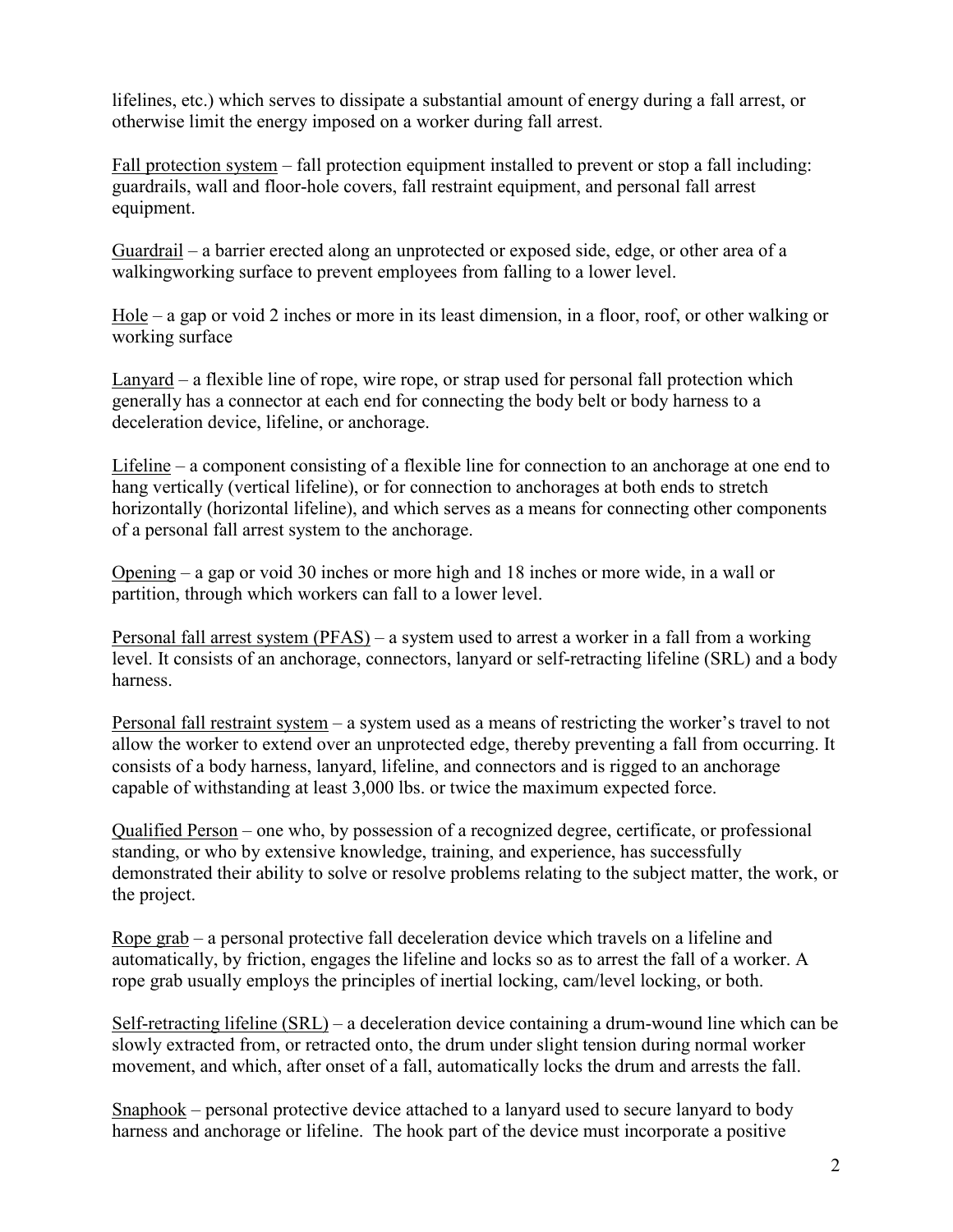locking mechanism in addition to the spring loaded keeper, which will not allow the keeper to open under moderate pressure without someone first releasing the mechanism. A snaphook must automatically lock and remain closed until unlocked and pressed open by the worker.

Toeboard – a low protective barrier that will prevent the fall of materials and equipment to lower levels and provide workers protection from falls.

Unprotected sides and edges – any side or edge (except at entrances to points of access) of a walking or working surface (for example, floor, roof, ramp, or runway) where there is no wall or guardrail system at least 39 inches high.

## **IV. RESPONSIBILITIES**

## **Employee Responsibilities**

- Ensure fall protection systems are in place before performing work.
- Wear personal fall arrest or fall restraint equipment when working within fifteen feet of an unguarded roof edge or platform, or where a fall of greater than four feet (maintenance activities) or six feet (construction activities) can occur.
- Use approved anchor points or restraint lines.
- Inspect fall arrest and restraint equipment prior to each use.
- Remove damaged or suspect equipment from service and report it to your supervisor.
- Report unsafe conditions and falls to your supervisor.
- Attend training upon initial assignment and at least every three years thereafter.

#### **Supervisor Responsibilities**

- Evaluate work areas to identify floor openings, wall openings, and other unprotected fall hazards.
- Eliminate fall where possible.
- Ensure appropriate anchor points and restraint lines have been identified and are understood by employees.
- Provide employees with appropriate fall protection equipment.
- Ensure employees understand and comply with fall protection system requirements and limitations.
- Communicate and enforce the use of safe work practices, including the proper use of fall protection equipment.
- Ensure employees using PFAS have rescue plans and all necessary equipment to perform a safe, prompt rescue.
- Ensure employee training is provided and documented upon initial assignment and at least every three years thereafter.
- Notify management of unsafe or uncorrected hazardous conditions.

#### **Departmental Responsibilities**

- Ensure work areas are evaluated to identify fall hazards.
- Eliminate fall hazards where feasible.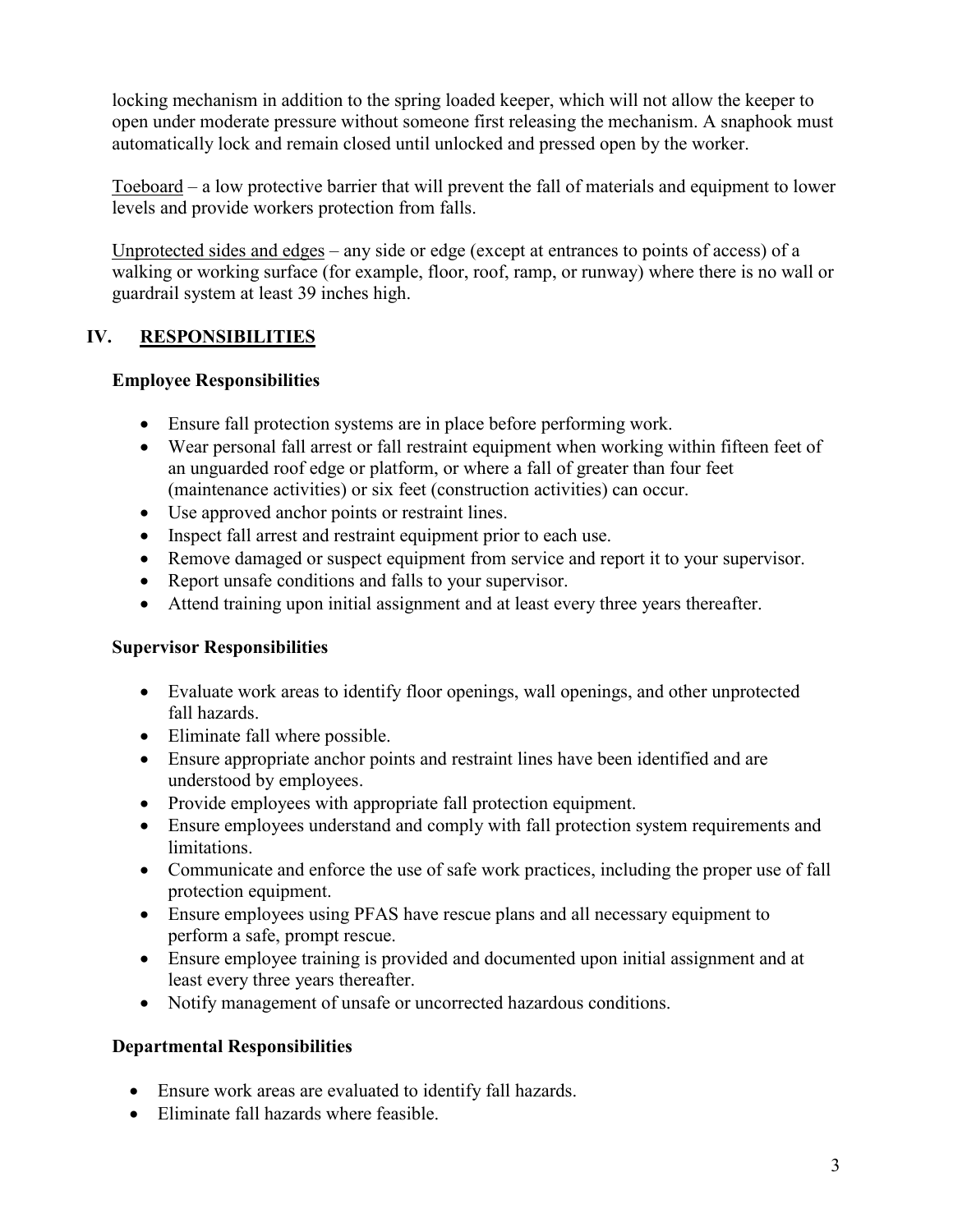- Ensure resources are available to provide necessary fall protection equipment to affected employees.
- Ensure employee training program covers all affected employees.
- Ensure fall protection systems used by your employees meet the fall protection system specifications.
- Ensure departmental fall protection policies and procedures are evaluated at least every three years.
- Ensure annual personal fall protection equipment inspections are completed as outlined by the manufacturer.

## **Facilities Management Responsibilities**

- Number, tag and maintain a list of fall protection anchors and other permanent installations of building supporting structures related to powered platforms.
- Maintain written anchorage certifications including, but not limited to, test data, equipment specifications verified by a registered professional engineer.
- Ensure periodic inspections of roof anchors and support structures are performed by a competent person at intervals not exceeding 12 months prior to the use of the related building supporting structures. Inspection records shall include:
	- o date of the inspection
	- o signature of the person who performed the inspection
	- o the number, or other identifier, of the equipment which was inspected
- Ensure inspection records and anchorage certifications are available to University Building Managers.

## **Building Manager Responsibilities**

- Provide written documentation of identified and certified anchorages to window cleaning and building maintenance contractors (this information can be obtained from Facilities Management).
- Review site specific written fall protection plans created by window washing and building maintenance operations contractors. The written plan should include the following:
	- o the locations of where workers may utilize suspended equipment, and where workers are exposed to falls and other known hazards;
	- o the identification of hazardous areas or drop zones, and safety features to be used, which shall include self-rescue;
	- o a step-by-step procedure on the control of each hazardous area or drop zone; and
	- o an on-site evaluation of the plan implementation by the building manager or a qualified person.
- Identify, communicate and review hidden or latent hazards associated with window washing and building maintenance contractors prior to work commencing.
- Notify Facilities Management of any deficiencies or if any fall protection infrastructure has been involved in a fall.
- Maintain a current copy of roof safety logbook at a primary roof access point.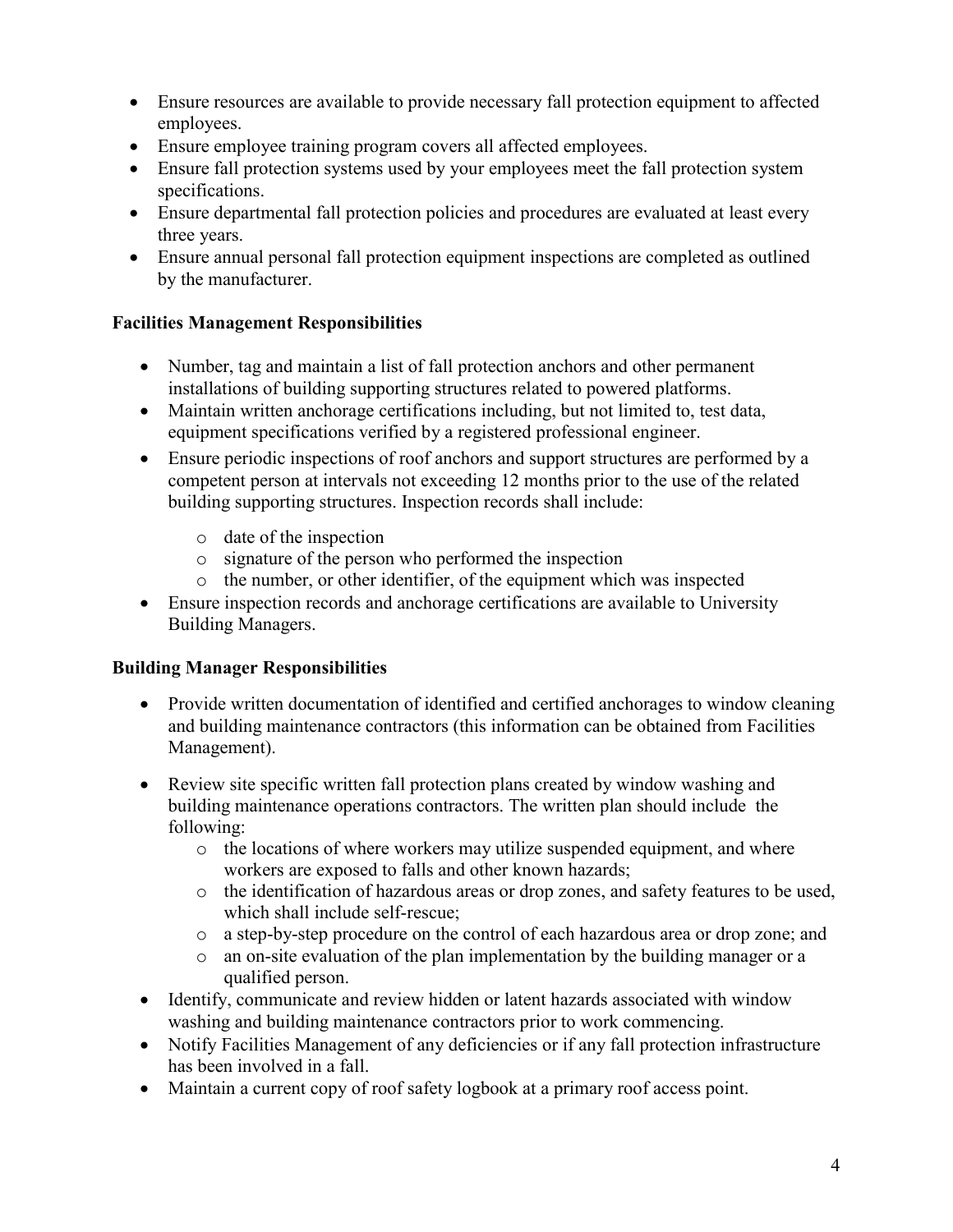## **Capital Project Management**

- Maintain and periodically review construction standards related to fall protection
- Ensure requirements are implemented where appropriate

#### **University Health and Safety**

- Maintain the Fall Protection written program.
- Inform affected departments of program requirements.
- Develop and provide training resources.
- Provide technical assistance to impacted work areas
- Monitor implementation of the written program.

#### **V. PROCEDURE**

When fall hazards are present in the work area, at least one fall protection method must be implemented. Depending on the type of work and location, certain control methods may not be feasible, but following the hierarchy of control is essential for choosing the most effective control method. In order from most to least effective, fall protection methods include:

- Elimination
- Passive fall protection (guardrails or barriers)
- Fall restraint
- Fall arrest
- Administrative controls

After selecting a fall protection method, communicate the proper installation and use to affected employees and ensure all equipment is properly used, maintained and stored.

#### **1. Inspect work areas for fall hazards**

Potential fall hazards include, but are not limited to, the unprotected sides and edges of the following situations:

- Open sided floors, platforms, roofs and walkways
- Regardless of height, any open sided floor, platform, walkway, ramp etc. above dangerous equipment
- Floor holes and openings
- Wall holes and openings, including debris chutes and open windows.
- Hoist areas
- Hatchways
- Skylights
- Excavations

For assistance analyzing fall hazards contact your University Health and Safety service partner at 612-626-6002.

#### **2. Facilitate installation or guardrails or other passive controls**

Guardrails must have a top rail 42-inches (plus or minus 3 inches) above the walking surface and be capable of supporting a minimum of a 200 pound force applied horizontally, along with a mid-rail or equivalent, and if employees or members of the public are below the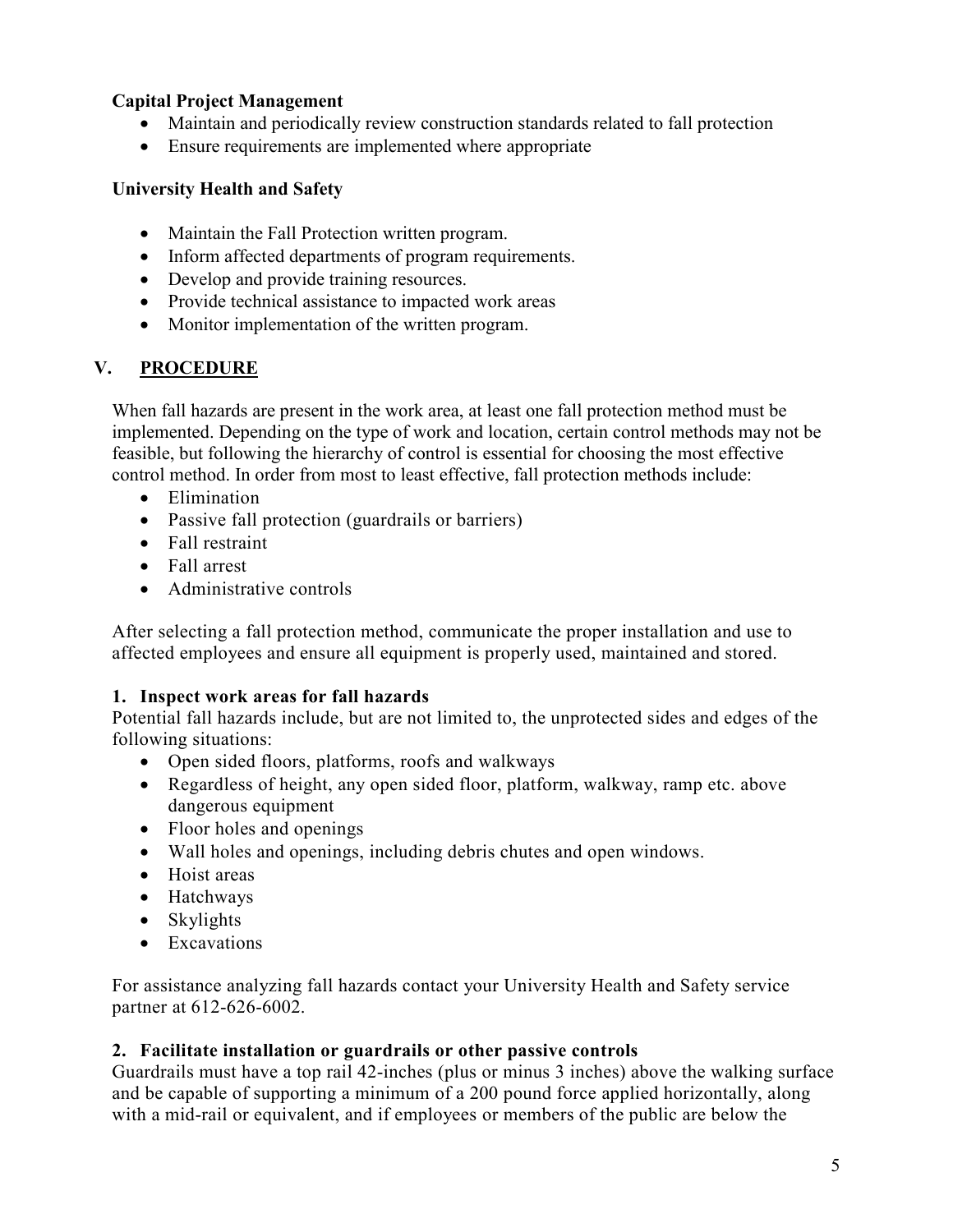elevated work surface, a 4 inch high toeboard. Submit a request for fall protection through your department's leadership team.

For technical assistance contact your University Health and Safety service partner at 612- 626-6002.

## **3. Obtain fall restraint or arrest equipment**

Fall restraint, as opposed to fall arrest, should be used whenever possible to prevent a fall from occurring. Only manufactured personal fall protection system components designed for personal fall protection can be utilized. Since not all components are interchangeable, any substitution or change to a personal fall arrest system should be fully evaluated by a competent person before the modified system is put in use. This includes using components from multiple manufacturers in a single system.

Lanyards and lifelines must have a minimum breaking strength of 5,000lbs.

Snaphooks, D-rings, and carabiners must be able to sustain a tensile load of 5,000lbs. Carabiners and snaphooks must be automatic locking type with gates capable of withstanding 3,600lbs of force applied in any direction.

Never use fall protection equipment for purposes other than fall protection, such as hoisting, rigging or pulling.

For assistance with fall protection equipment contact your University Health and Safety service partner at 612-626-6002.

## **4. Only use certified anchorages or those identified by a competent person**

Roof top fall protection anchors on the University of Minnesota Twin Cities campus are numbered and tagged. Anchors that are not current on their annual visual inspection and physical testing cannot be used for fall protection or fall restraint. When anchors are needed, building managers should complete the follow steps before allowing the use of anchors.

- 1. Contact Facilities Management to schedule a visual inspection
- 2. Contact FM Design to request physical anchor testing.

Use fall protection anchor points in a way that limits falls to six feet or less.

For technical assistance contact your University Health and Safety service partner at 612- 626-6002.

## **5. Equipment Inspection, Storage and Care**

Users are to inspect personal fall protection systems before each use and any other interval specified by the manufacturer. Perform inspections according to manufacturer instructions. Inspections points include hardware, software (webbing), stitching and labels. Immediately remove from service and report to the supervisor any equipment found to be defective, damaged, and undergone a shock load from a fall.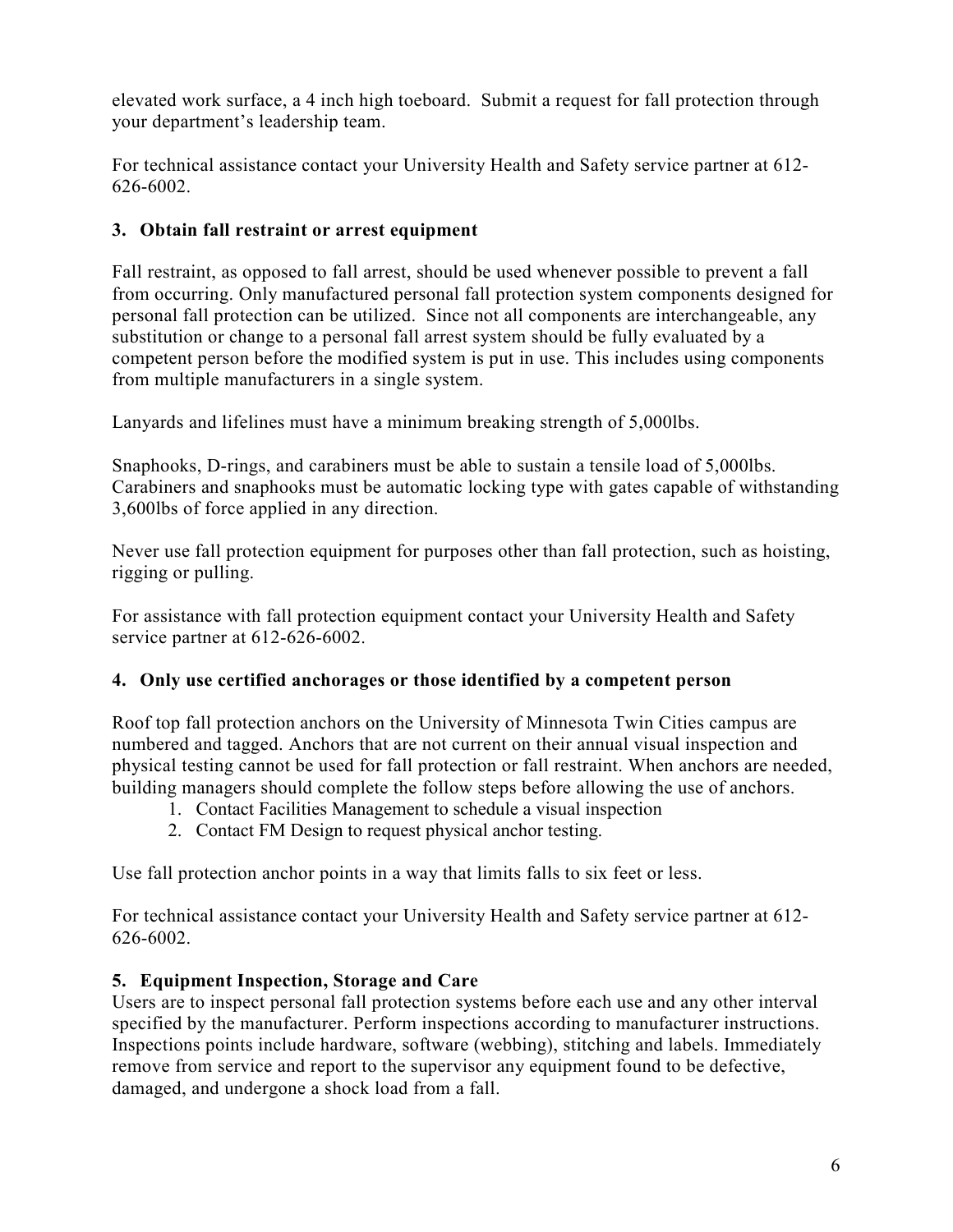Perform cleaning and storage according to manufacturer instructions. Webbing materials should be cleaned using water and a mild detergent solution. Wipe off hardware with a clean, dry cloth, and hang to air dry. Store equipment in a cool, dry, clean environment out of direct sunlight.

Marking directly onto webbing can only be performed if done with an appropriate marker. Generally, waterproof/water resistant, quick drying permanent markers (e.g. Avery® Dennison Marks-A-Lot®, Sanford Sharpie®) may be used, but manufacturer instructions should be reviewed to verify compatibility. Paint or paint pens should not be used as the paint can weaken webbing fibers when it dries. It is preferred to place marking on equipment tags where the webbing will not be damaged.

## **6. Rescue Plans**

After a fall, a worker may not be able to perform a self-rescue and may remain suspended as a result. Suspension trauma results from blood pooling and lack of circulation, and can lead to unconsciousness and death. Symptoms can occur after rescue; therefore, anyone who experiences a fall requires immediate medical attention.

Prior to the start of work, develop and communicate a plan to all workers for the prompt rescue in the event of a fallen worker. See Appendix A for a rescue plan template. Part of the rescue plan is to ensure that each body harness is equipped with and the user knows how to deploy suspension trauma straps. Workers using a personal fall protection system must not work alone, and workers who are not being suspended need to be able to contact 9-1-1.

When working over or near water where the danger of drowning exists, the following provision must be provided.

- A U.S. Coast Guard-approved life jacket for each employee
- Ring buoys with at least 90 feet of line located within 200 feet
- An immediately available lifesaving skiff

## **7. Train employees**

All employees who may be exposed to potential fall hazards must be trained on existing and recognition of such hazards, procedures or strategies to minimize their exposure to them and correct setup and use of fall protection systems as appropriate. Employees must receive training before they are required to work in areas where fall hazards exist. Training records must be maintained by the operating unit and include, at a minimum:

- name of employee
- date of training
- name of the trainer

For assistance identifying training resources contact your University Health and Safety service partner at 612-626-6002.

## **VI. REFERENCES**

29 CFR 1926.501, 502, 503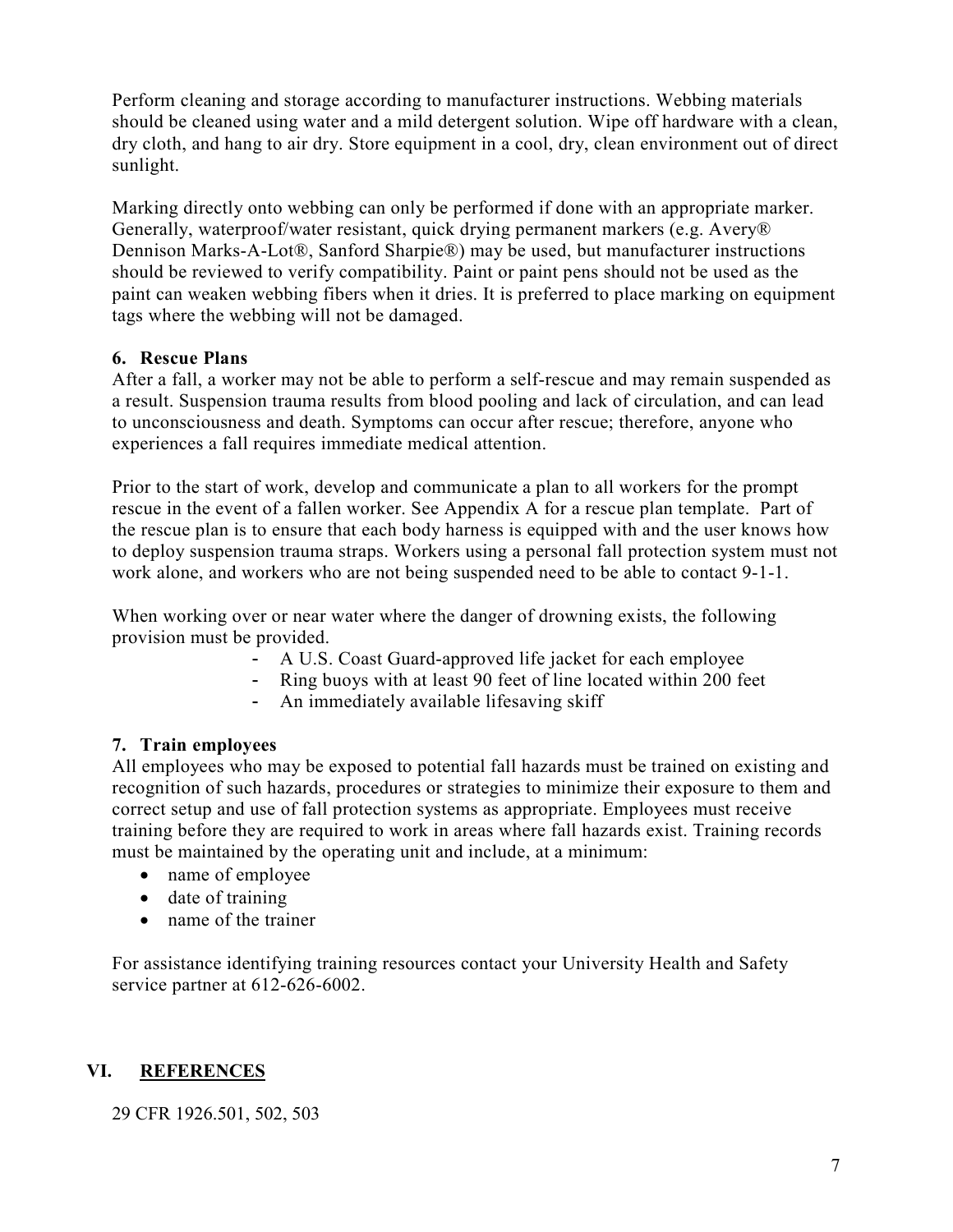29 CFR 1910.21-1910.30 MN 5205.0730 MN 5207.0250